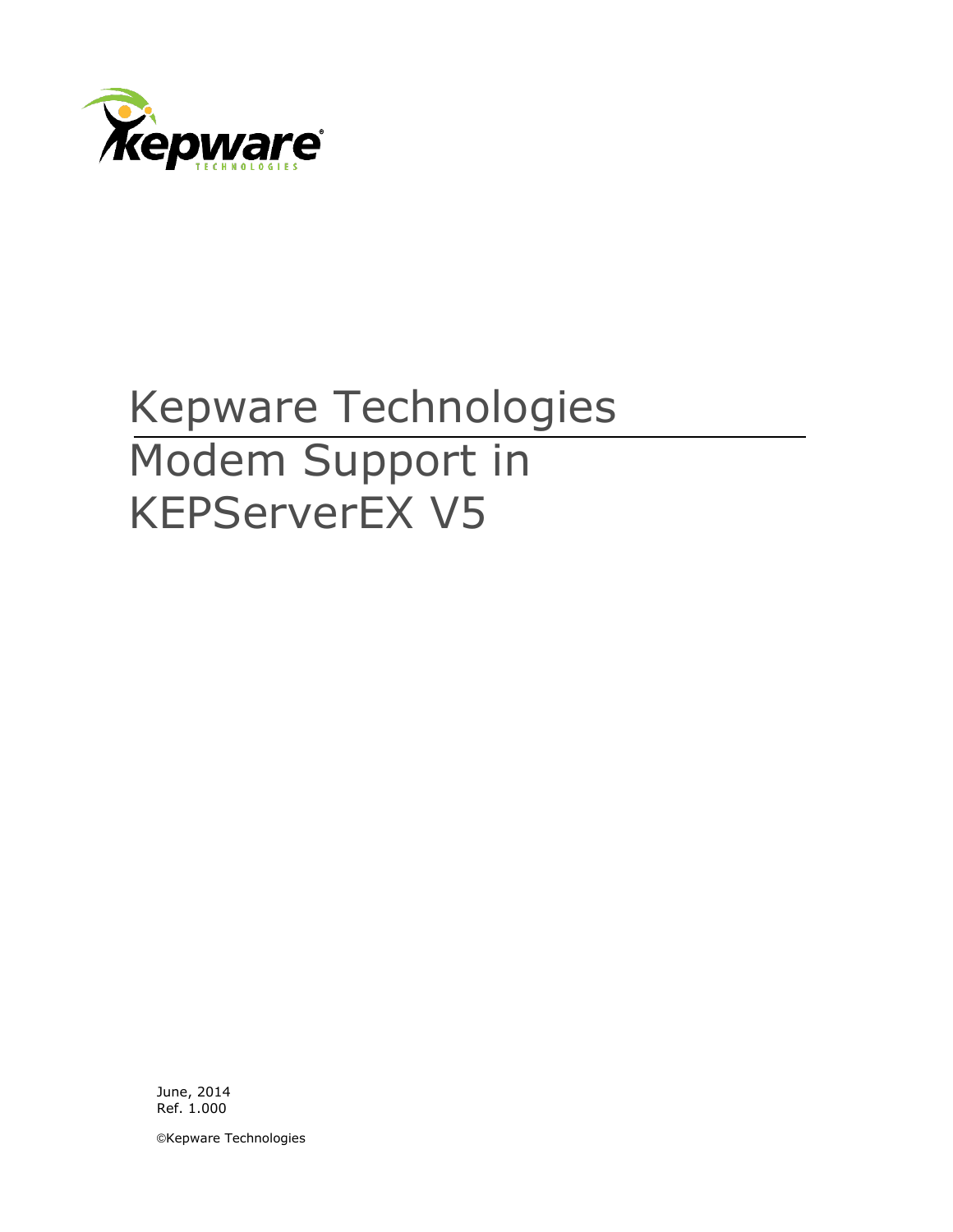## Table of Contents

| 1. |                  |                                                                   |  |
|----|------------------|-------------------------------------------------------------------|--|
|    | 1.1              |                                                                   |  |
|    | 1.2 <sub>1</sub> |                                                                   |  |
| 2. |                  | Enabling Modem Functionality in KEPServerEX for Modem Tag Access1 |  |
| 3. |                  |                                                                   |  |
| 4. |                  |                                                                   |  |
|    | 4.1              |                                                                   |  |
|    |                  |                                                                   |  |
|    |                  | 4.2.1 Reading and Writing with Modem Tags Using Microsoft Excel6  |  |
| 5. |                  |                                                                   |  |
| 6. |                  |                                                                   |  |
|    |                  |                                                                   |  |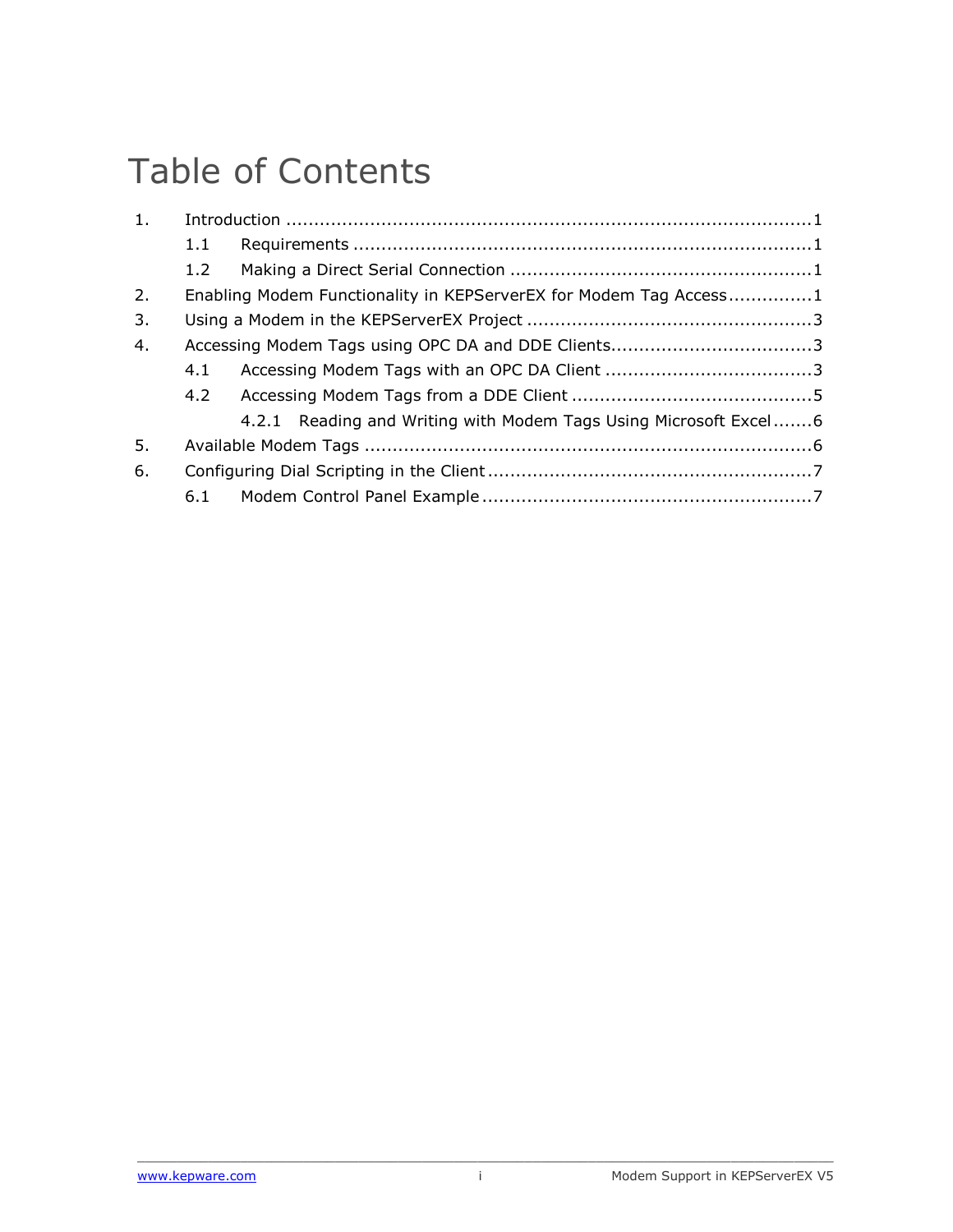## <span id="page-2-0"></span>**1.Introduction**

KEPServerEX supports the use of modems on all serial communication drivers. Once modem operation has been enabled for a KEPServerEX project, a set of predefined modem tags will become available to client applications for modem monitoring and control. These modem tags provide control of phone number, dial, hang up, and auto answer mode; additional modem tags provide the status of the modem connection. By using these modem tags, users can design the client applications to control all aspects of a dialup modem connection. KEPServerEX's built-in modem capabilities extends system management and data gathering needs beyond the local facility.

#### <span id="page-2-1"></span>1.1 Requirements

Before KEPServerEX's modem operations may be used, a modem must be configured with the operating system. For information on setting up the modem through the Windows control panel, refer to Windows and modem documentation. Users should note that it is recommended that external modems be utilized for both the initiating and receiving modems: in testing, it was found that some internal modems would not accept settings that were imperative for some KEPServerEX serial protocol drivers. External modems are also easier to replace if they fail.

#### <span id="page-2-2"></span>1.2 Making a Direct Serial Connection

Before enabling the modem, first make a direct serial connection to the device or PLC using KEPServerEX and the OPC Quick Client (if possible). This will help verify that the communication settings are correct between the server and the device or PLC. It will also confirm that the quality of the direct connect cable is good. For more information and instructions, refer to the [OPC Quick Client Help](http://www.kepware.com/Support_Center/SupportDocuments/Help/opcquickclient.pdf)  [File](http://www.kepware.com/Support_Center/SupportDocuments/Help/opcquickclient.pdf). To access all of Kepware's product documentation, refer to [Product Manuals](http://www.kepware.com/Support_Center/helpfiles.asp)  [and Help Files.](http://www.kepware.com/Support_Center/helpfiles.asp)

#### <span id="page-2-3"></span>**2.Enabling Modem Functionality in KEPServerEX for Modem Tag Access**

Modem functionality must be enabled in KEPServerEX before modem tags can be accessed for use in a client application.



1. In KEPServerEX, right-click on the channel and select **Properties**.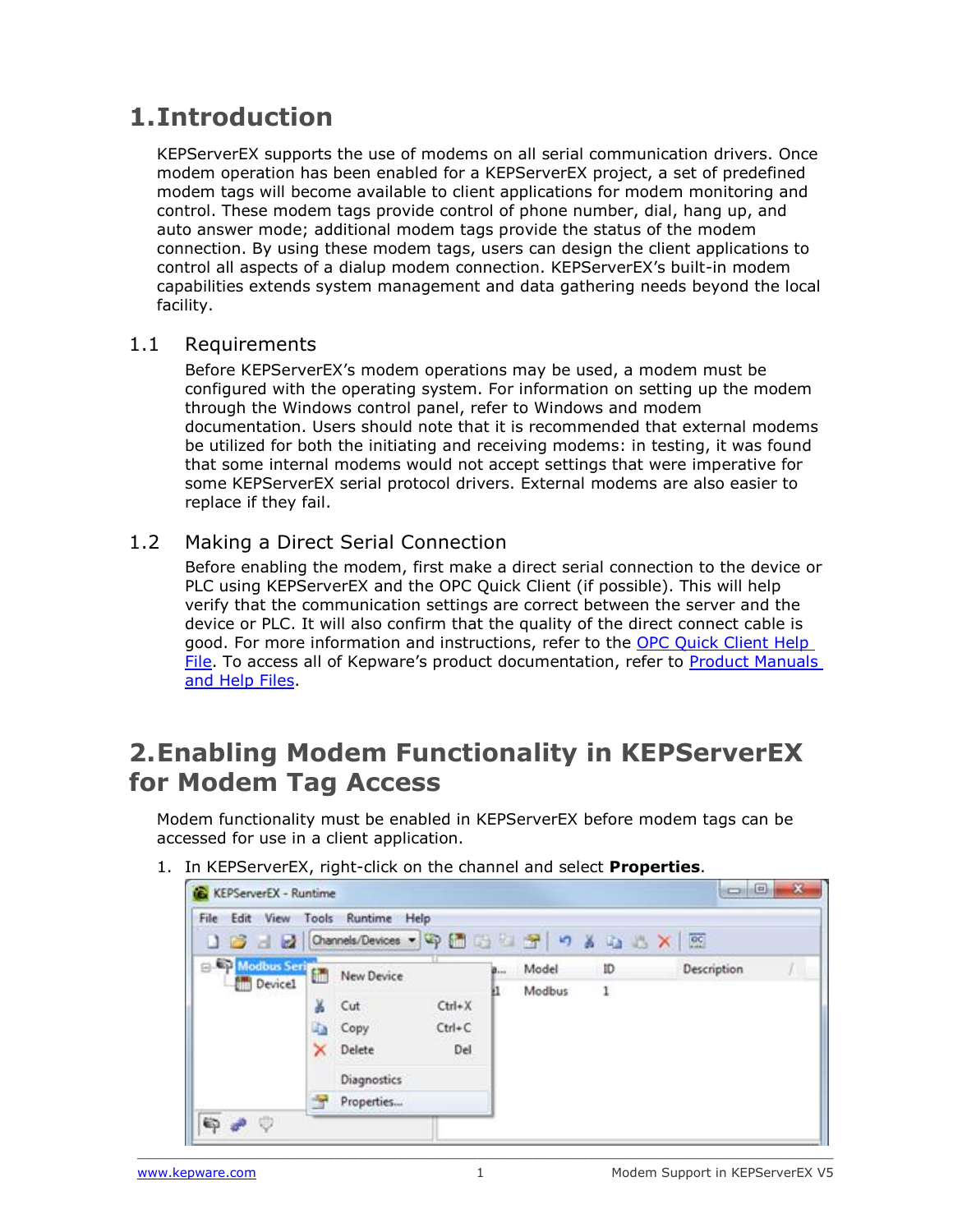2. Next, open the **Communications** tab. Beneath **Connection Type**, locate **Physical Medium** and then select **Modem** from the drop-down menu.

| $\equiv$                          | <b>Connection type</b> |                        |  |  |
|-----------------------------------|------------------------|------------------------|--|--|
|                                   | Physical medium        | Modem                  |  |  |
| $\Box$ Modem Settings<br>Modem    |                        | Standard 56000 bps Mod |  |  |
|                                   | Connect timeout (sec)  | 60                     |  |  |
|                                   | Dialing properties     | Click to modify        |  |  |
|                                   | Modem properties       | Click to modify        |  |  |
|                                   | Phonebook              | Click to modify        |  |  |
|                                   | Auto-dial              | No                     |  |  |
|                                   | □ Operational Behavior |                        |  |  |
|                                   | Report comm, errors    | Yes                    |  |  |
|                                   | Close idle connection  | Yes                    |  |  |
| لاستمار سيساس سيستقص السينة سالدا |                        | <b>H.C.</b>            |  |  |

3. Beneath **Modem Settings**, locate **Modem** and then select the correct modem from the drop-down menu.

| <b>Channel Properties</b>                                       | x                      |  |  |  |  |  |  |
|-----------------------------------------------------------------|------------------------|--|--|--|--|--|--|
| Communications<br>  Write Optimizations   Advanced  <br>General |                        |  |  |  |  |  |  |
| F<br><b>Connection type</b>                                     |                        |  |  |  |  |  |  |
| Physical medium                                                 | Modem                  |  |  |  |  |  |  |
| □ Modem Settings                                                |                        |  |  |  |  |  |  |
| Modem                                                           | Standard 56000 bps Mod |  |  |  |  |  |  |
| Connect timeout (sec)                                           | 60                     |  |  |  |  |  |  |
| Dialing properties                                              | Click to modify        |  |  |  |  |  |  |
| Modem properties                                                | Click to modify        |  |  |  |  |  |  |
| Phonebook                                                       | Click to modify        |  |  |  |  |  |  |
| Auto-dial                                                       | No                     |  |  |  |  |  |  |
| Operational Behavior                                            |                        |  |  |  |  |  |  |
| Report comm. errors                                             | Yes                    |  |  |  |  |  |  |
| Close idle connection                                           | Yes                    |  |  |  |  |  |  |
| falls above the first alleged from Y                            | ŦЕ                     |  |  |  |  |  |  |
|                                                                 |                        |  |  |  |  |  |  |
| OK<br>Cancel                                                    | Apply<br>Help          |  |  |  |  |  |  |

4. Once the modem has been selected, the channel's dialing properties and modem properties can be set. For more information on those properties, refer to [Channel Properties -](http://www.kepware.com/Support_Center/SupportDocuments/Help/servermain.pdf#page=48) Communication[s.](http://www.kepware.com/Support_Center/SupportDocuments/Help/servermain.pdf#page=48)

**Note:** Modem tags should now be available on the channel level for client access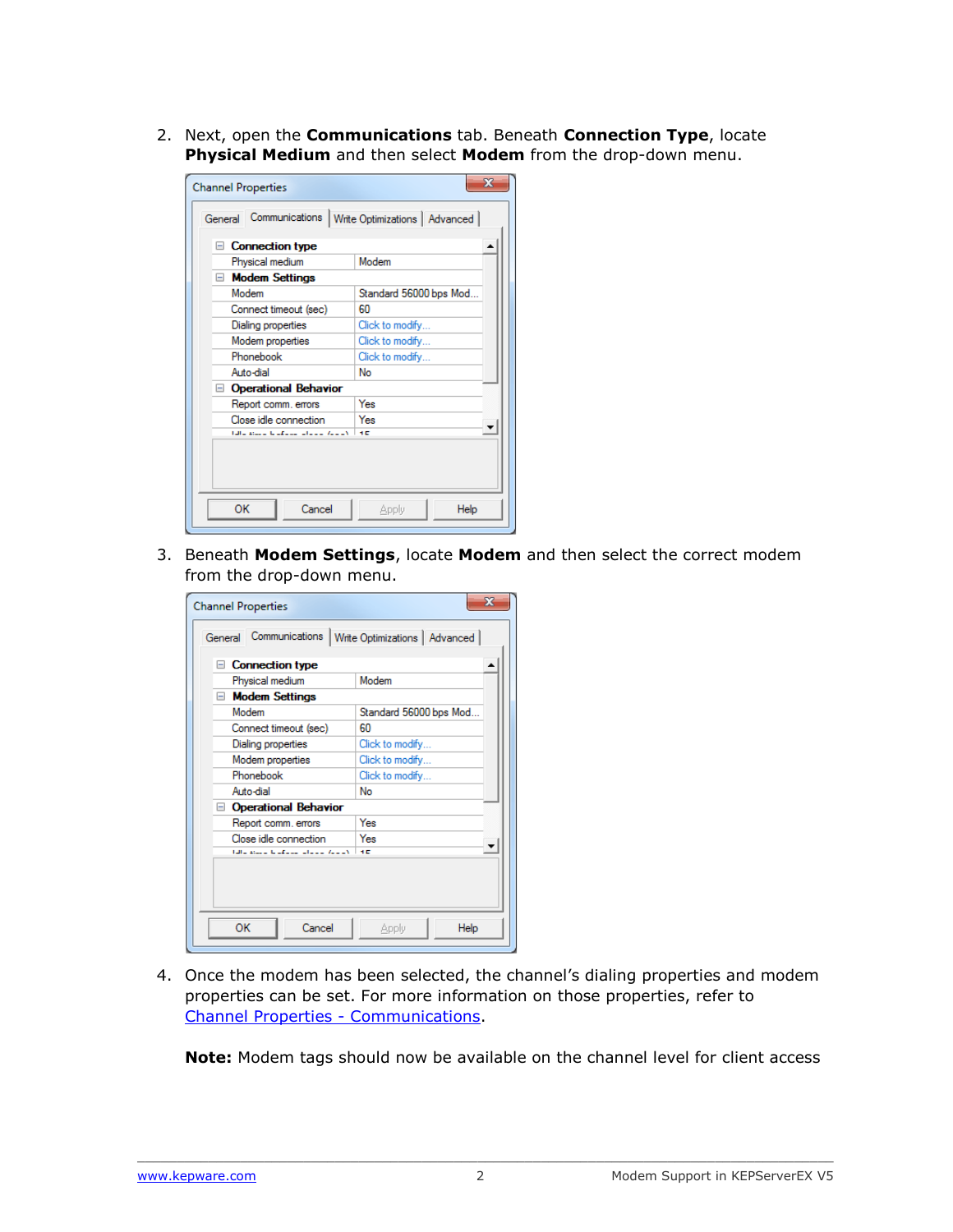## <span id="page-4-0"></span>**3.Using a Modem in the KEPServerEX Project**

At this point, users must configure the initiating and receiving modems that will be used with the project. For more information, refer to [Using a Modem in the Server](http://www.kepware.com/Support_Center/SupportDocuments/Help/servermain.pdf#page=103)  [Project.](http://www.kepware.com/Support_Center/SupportDocuments/Help/servermain.pdf#page=103)

**Note:** It is strongly recommended that a terminal program like HyperTerminal be used to configure the receiving modem. Furthermore, users with a proven direct connection simply need to add a null modem connector to the direct connect cable. This cable and null modem will provide the connection between the receiving modem and PLC.

#### <span id="page-4-1"></span>**4.Accessing Modem Tags using OPC DA and DDE Clients**

#### <span id="page-4-2"></span>4.1 Accessing Modem Tags with an OPC DA Client

After modem functionality has been enabled on a channel in KEPServerEX, a set of predefined modem tags may be browsed using an OPC client. In the example below, OPC Quick Client is the browsing client.

1. To start, create a connection to KEPServerEX with the OPC Quick Client. To do so, select the OPC Quick Client icon on the toolbar.



**Note:** Selecting the icon will automatically invoke the OPC Quick Client and connect it to the server.

2. Once a connection has been made to KEPServerEX, browse for tags in the **\_Modem** folder located at the channel level. This folder contains the predefined modem tags needed to control and monitor an attached modem.

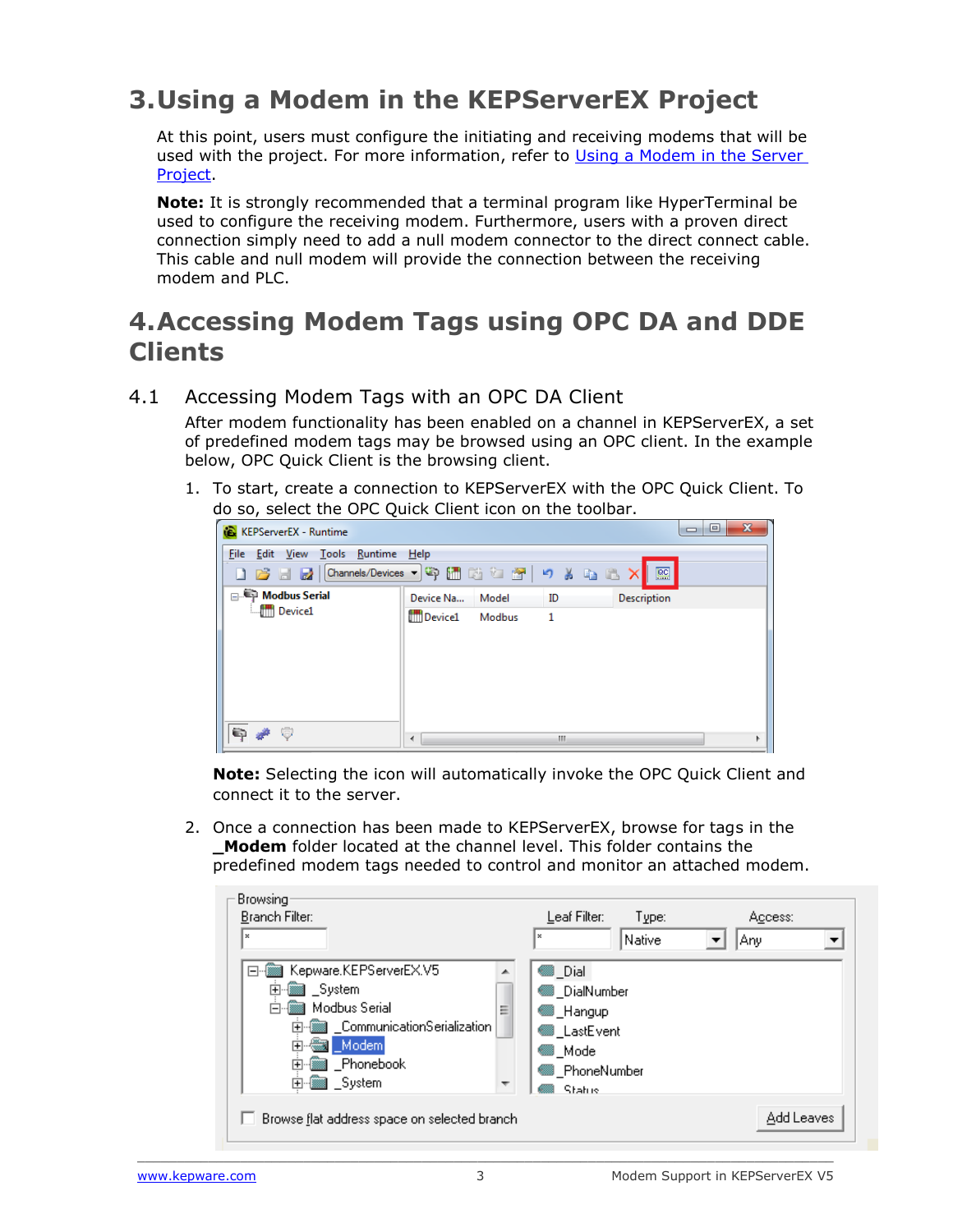- 3. Next, use the OPC browser to add the following tag items:
	- \_Dial
	- \_Hangup
	- \_Status
	- \_PhoneNumber
	- \_StringLastEvent
	- **StringStatus**

**Note:** These tags are crucial in making a modem connection.

**Important:** All modem operations are completely under the control of the client application. KEPServerEX does not have built-in polling routines that control connecting and disconnecting to remote devices. Users can create modem applications that are as simple or complex as the application requires. With the client's control and scripting capabilities, anything from auto dialing to polling routines can be created simply by manipulating the predefined modem tags.

- 4. Finally, either write the phone number that will be used to connect the modems with the \_Phonenumber Tag or select the predefined phone number tag in the Phonebook file using the OPC browser.
- 5. Then, write any number to the \_Dial Tag to dial the phone number. If the modems are configured correctly, the initiating modem should dial and connect to the receiving modem.

| Item ID                               | Data Type | Value        | Timestamp               | Quality | <b>Update</b> |
|---------------------------------------|-----------|--------------|-------------------------|---------|---------------|
| Modbus Serial. _Modem. _Dial          | Boolean   | 0            | New Item                |         |               |
| Modbus Serial. Modem. DialNumber      | String    |              |                         |         |               |
| Modbus Serial. Modem. Hangup          | Boolean   | 0            | <b>Set Active</b>       |         |               |
| Modbus Serial. Modem. LastEvent       | Long      | 2            | Set Inactive            |         |               |
| Modbus Serial. Modem. Mode            | Long      | 0            |                         |         |               |
| Modbus Serial. Modem. PhoneNumber     | String    | 555-555-5555 | Synchronous Cache Read  |         |               |
| Modbus Serial. Modem. Status          | Long      | 3            | Synchronous Device Read |         |               |
| Modbus Serial. Modem. StringLastEvent | String    | Line opened  | Synchronous Write       |         |               |
| Modbus Serial. Modem. StringStatus    | String    | Idle         |                         |         |               |
|                                       |           |              | Asynchronous 2.0 Read   |         |               |
| ∢                                     | m.        |              | Asynchronous 2.0 Write  |         |               |
|                                       |           |              | Cut                     |         | $Ctrl+X$      |
|                                       |           |              | Copy                    |         | $Ctrl + C$    |
|                                       |           |              | Paste                   |         | $Ctrl + V$    |
|                                       |           |              | <b>Delete</b>           |         | Del           |
|                                       |           |              | Properties              |         |               |

6. Monitor the \_Status Tag to verify the connection status; check the \_StringStatus Tag to receive a string representation of the modem status. Then, decide how long to stay connected.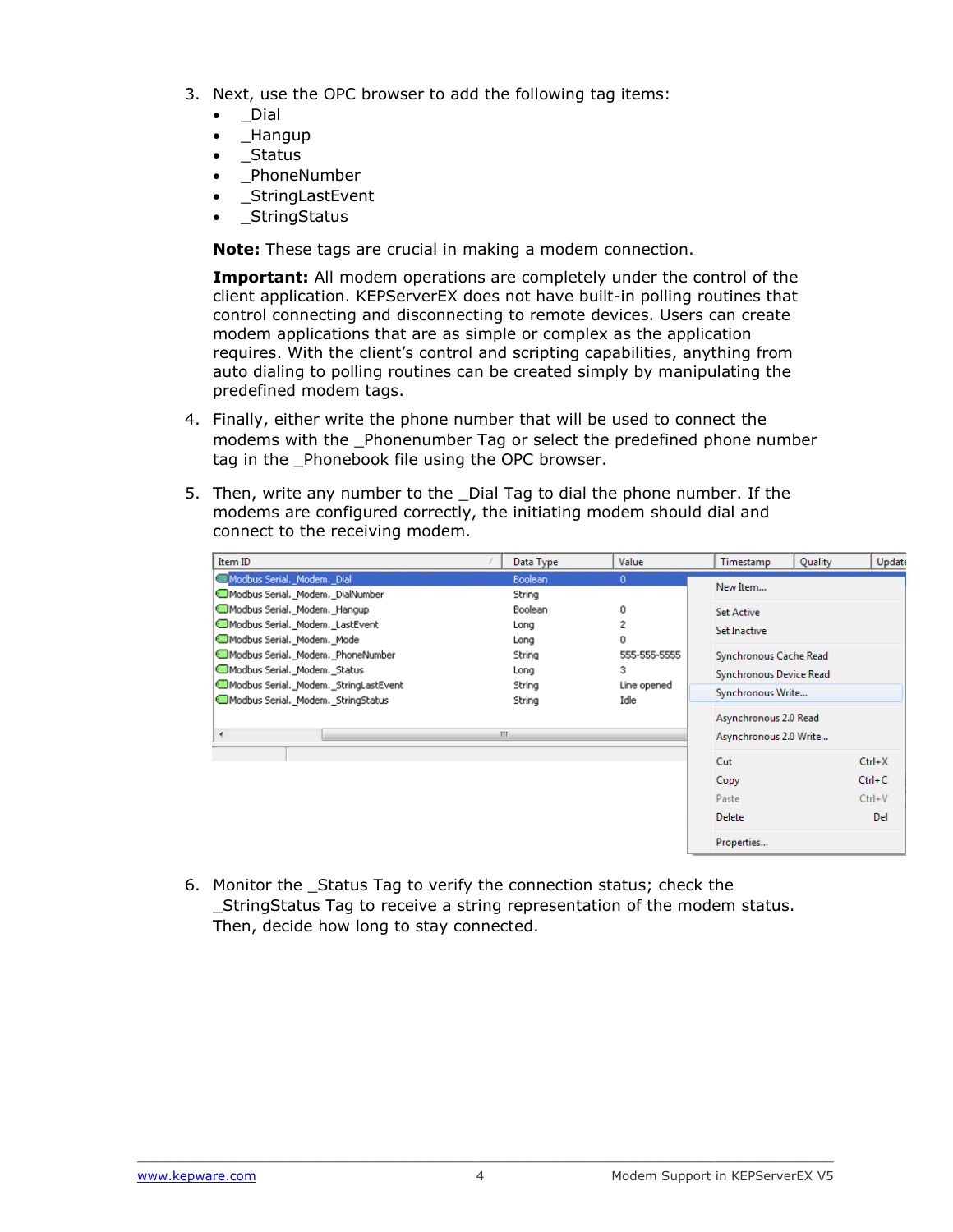7. Once finished viewing data from a particular remote device or PLC, hang up the connection. To do so, write a number to the \_Hangup Tag. At this point, users can write a new phone number to the \_PhoneNumber Tag and dial a new site if desired.

| <b>OC OPC Quick Client - Untitled *</b>        |                                                                                                     |                        |                                | $\mathbf{X}$<br>o,<br>$\qquad \qquad \Box$               |                        |
|------------------------------------------------|-----------------------------------------------------------------------------------------------------|------------------------|--------------------------------|----------------------------------------------------------|------------------------|
| File Edit View Tools Help                      |                                                                                                     |                        |                                |                                                          |                        |
| D 序 H   高味早早  * 申信×                            |                                                                                                     |                        |                                |                                                          |                        |
| E-tal Kepware.KEPServerEX.V5                   | Item ID                                                                                             | Data Type              | Value                          | Quality<br>Timestamp<br>▲                                |                        |
| System<br>Modbus Serial._CommunicationSerializ | Modbus Serial._Modem._Dial<br>Modbus Serial._Modem._DialNumber                                      | Boolean<br>String      | 0                              | 17:18:37.270<br>Good<br>17:18:37.270<br>Good             |                        |
| Modbus Serial. Modem<br>Modbus Serial. System  | Modbus Serial. Modem. Hangup<br>Modbus Serial. Modem. LastEvent                                     | <b>Boolean</b><br>Long | $\mathbf{0}$<br>$\overline{c}$ | New Item                                                 |                        |
| Modbus Serial.Device1._System                  | Modbus Serial, Modem, Mode<br>Modbus Serial. Modem. PhoneNumber<br>Modbus Serial. _ Modem. _ Status | Long<br>String<br>Long | o<br>555-555-5555<br>3         | <b>Set Active</b><br><b>Set Inactive</b>                 |                        |
|                                                | Modbus Serial. Modem. StringLastEvent<br>Modbus Serial. Modem. StringStatus                         | String<br>String       | Line opened<br>Idle            | Synchronous Cache Read<br><b>Synchronous Device Read</b> |                        |
| m.<br>$\overline{a}$<br>Þ.                     | $\blacktriangleleft$                                                                                |                        | m.                             | Synchronous Write                                        |                        |
|                                                |                                                                                                     |                        |                                | Asynchronous 2.0 Read<br>Asynchronous 2.0 Write          |                        |
|                                                |                                                                                                     |                        |                                | Cut<br>Copy                                              | $Ctrl+X$<br>$Ctrl + C$ |

<span id="page-6-0"></span>4.2 Accessing Modem Tags from a DDE Client

In the example below, Microsoft Excel is used as the DDE client.

1. To start, ensure that DDE connections are enabled in the server. In KEPServerEX, click **File** | **Project Properties**. In the **DDE** tab, check **Enable DDE connections to the server** if it is not checked already. Once finished, click **OK**.

| General               | I Enable DDE connections to the server |  |  |  |  |
|-----------------------|----------------------------------------|--|--|--|--|
| <b>Enable Net DDE</b> |                                        |  |  |  |  |
| Service name: kepdde  |                                        |  |  |  |  |
|                       |                                        |  |  |  |  |

**See Also: [Project Properties -](http://www.kepware.com/Support_Center/SupportDocuments/Help/servermain.pdf#page=36) DDE** 

2. Next, select **Edit** | **Alias Map**.

| <b>KEPServerEX</b> - Runtime |     |                           |            |  |  |  |
|------------------------------|-----|---------------------------|------------|--|--|--|
| File                         |     | Edit   View Tools Runtime | Help       |  |  |  |
|                              |     | $\Box$ Undo               | $Ctrl + Z$ |  |  |  |
| ⊟∙€                          |     | Channels/Devices          | ь          |  |  |  |
|                              |     | Alias Map                 |            |  |  |  |
|                              | ¥.  | Cut                       | $Ctrl+X$   |  |  |  |
|                              | eb. | Copy                      | $Ctrl + C$ |  |  |  |
|                              |     | <b>B</b> Paste            | $Ctrl + V$ |  |  |  |
|                              |     | Select All                | $Ctrl + A$ |  |  |  |
| ¢,                           |     | <b>Delete</b>             | Del        |  |  |  |
| Date <sub>199</sub>          |     | Properties                |            |  |  |  |

Paste

**Delete** 

Properties...

 $Ctrl + V$ 

Del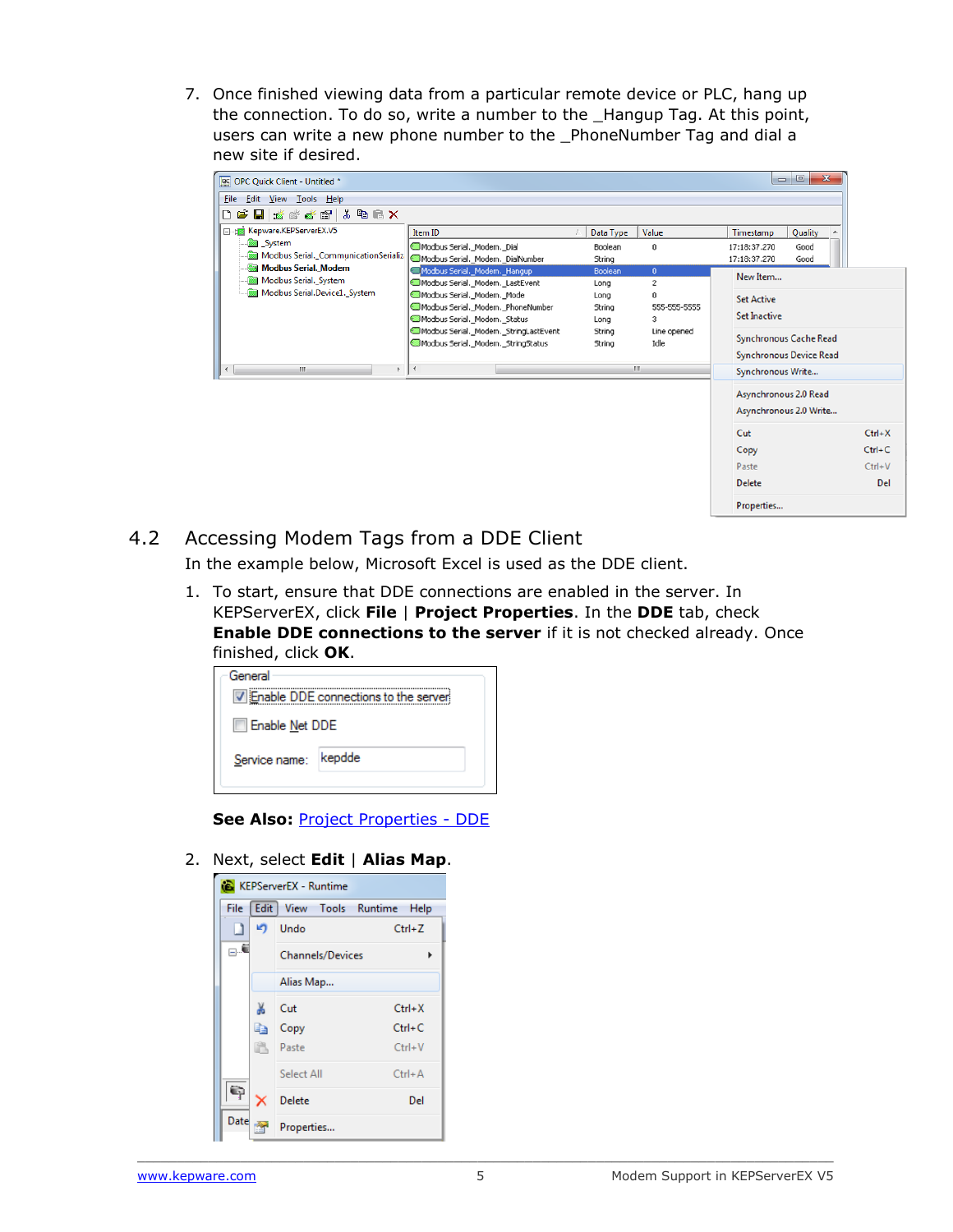**Note:** For information on using the alias map (and instructions on how to access tags using two different access formats), refer to the [KEPServerEX V5](http://www.kepware.com/Support_Center/SupportDocuments/Help/servermain.pdf)  [Help File.](http://www.kepware.com/Support_Center/SupportDocuments/Help/servermain.pdf) It is strongly recommended that users create an alias map and then use the alias name format instead of using full path names in the DDE application. This way, if the name of the channel or device changes, users will only have to reconfigure the alias map.

<span id="page-7-0"></span>4.2.1 Reading and Writing with Modem Tags Using Microsoft Excel

For more information on reading and writing with modem tags, refer to [How](http://www.kepware.com/Support_Center/SupportDocuments/Help/servermain.pdf#page=159)  [To… Use DDE with the Server](http://www.kepware.com/Support_Center/SupportDocuments/Help/servermain.pdf#page=159). For a general understanding of how to access DDE tags, refer below.

| Path         | <b>Example</b>                          | <b>Syntax</b>                                                                            |
|--------------|-----------------------------------------|------------------------------------------------------------------------------------------|
| Full address | =KEPDDE _ddedata!Channel_1._Modem._Dial | $=$ [Application or service name] $ $<br>[Topic] ! [Modem tag path]                      |
| Alias        | =kepdde Modem! Dial                     | $=$ [Application or service name)]  <br>[Alias path name as topic] ! [Modem<br>Tag Name] |

## <span id="page-7-1"></span>**5.Available Modem Tags**

Modem tags allow users to control and monitor an attached modem. Operationally, KEPServerEX knows very little about what users or the application needs for modem control. With this in mind, KEPServerEX does not imply any type of control over the modem. By using predefined modem tags, users can utilize the control or scripting capabilities of their client application to control how KEPServerEX uses the selected modem. There are currently nine built-in System Tags available on each channel. They are as follows:

- \_Dial
- \_DialNumber
- \_Hangup
- \_LastEvent
- \_Mode
- \_Status
- \_StringLastEvent
- **StringStatus**
- \_PhoneNumber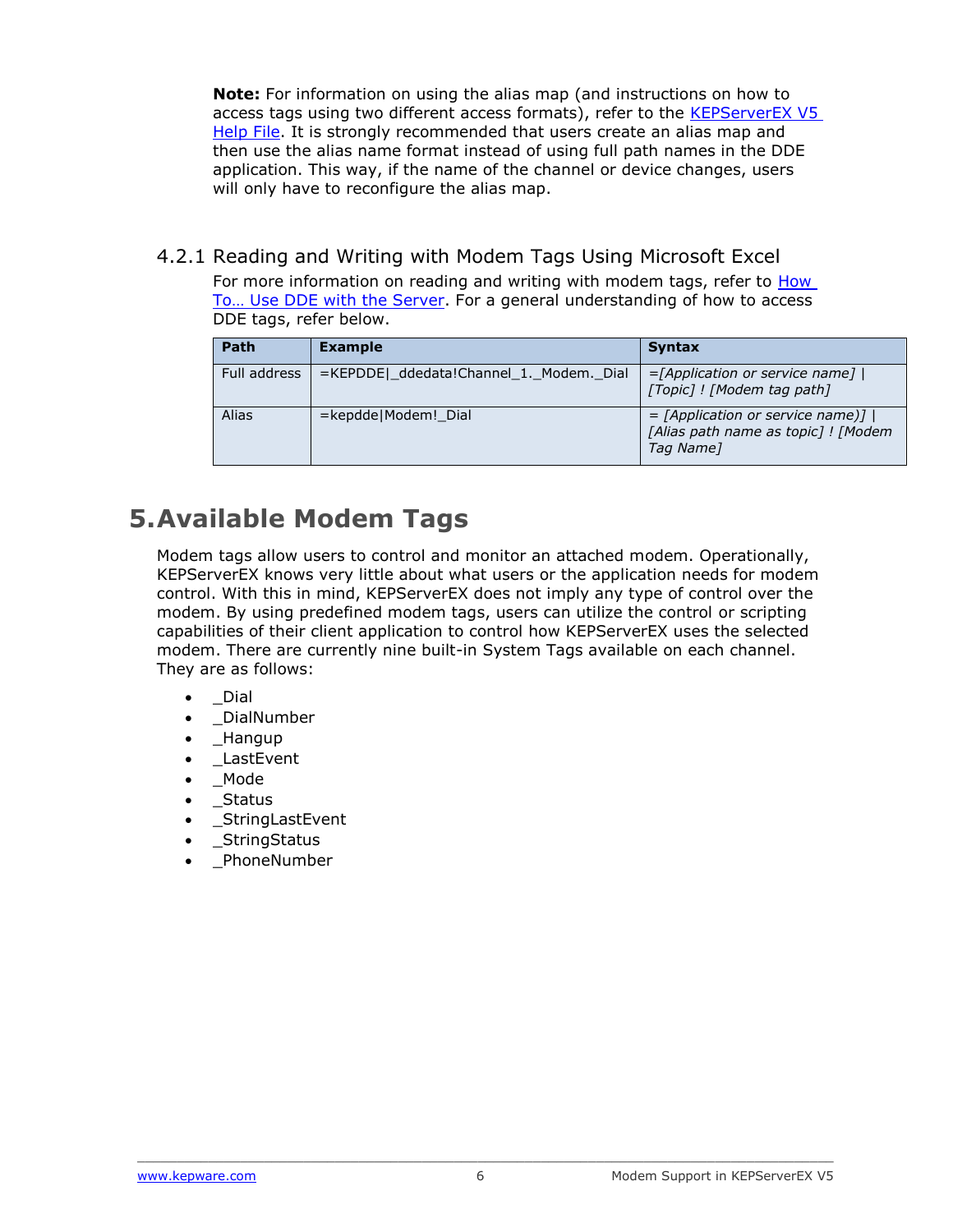## <span id="page-8-0"></span>**6.Configuring Dial Scripting in the Client**

Because KEPServerEX does not have built-in polling routines and functions, it is users' responsibility to develop polling scripts in the client application that manipulate the modem tags and control the modem connection. This enables users to utilize the native scripting capabilities of whatever client application they like most. For an example of a possible dial routine, refer to the image below.



#### <span id="page-8-1"></span>6.1 Modem Control Panel Example

For an example of a modem control window in an HMI client being used in conjunction with KEPServerEX, refer to the image below. Because the server and driver cannot acquire data from the device until the modem connection has been established, it is better to open the device's data screens after a connection has been made. The window shown below only acquires and displays modem tags.

| <b>ModemControl</b>                            |                                           |                             |      |                     |                                   |  |  |
|------------------------------------------------|-------------------------------------------|-----------------------------|------|---------------------|-----------------------------------|--|--|
| <b>LastEvent: 3 Line connected</b><br>14:56:58 |                                           |                             |      |                     |                                   |  |  |
| 7-14-2000<br>Status:<br>7 Connected            |                                           |                             |      |                     |                                   |  |  |
| <b>DisConnect Time</b>                         |                                           | Failed<br><b>Successful</b> |      | <b>Reset Counts</b> |                                   |  |  |
|                                                | $Wait =$<br>$\mathbf{0}$                  | <b>Reads</b>                | 1148 | 0                   | Dial Count:<br>Ō<br>Hangup Count: |  |  |
|                                                | <b>Connect Time</b>                       | <b>Writes</b>               |      | 0                   | Idle Count:<br>Connect Count: 0   |  |  |
|                                                | $wait =$<br>$\vert \hspace{-.06in} \vert$ |                             |      |                     |                                   |  |  |
| Dial                                           | Phone #:                                  | <b>CLEAR</b>                |      |                     |                                   |  |  |
| Errors:<br><b>Hangup</b><br>101<br>PhoneBook:  |                                           |                             |      |                     |                                   |  |  |
| mι<br>Load#                                    |                                           |                             |      |                     | Device: Enabled                   |  |  |
|                                                | # Dialed: 101                             |                             |      |                     | CallMode 0 Calls In/Out           |  |  |

**Note 1:** To increase the efficiency of the modem project, disable the device in the server when the modem connection is not established. Then, only enable it when it is. This prevents the server from polling for device tags until a modem